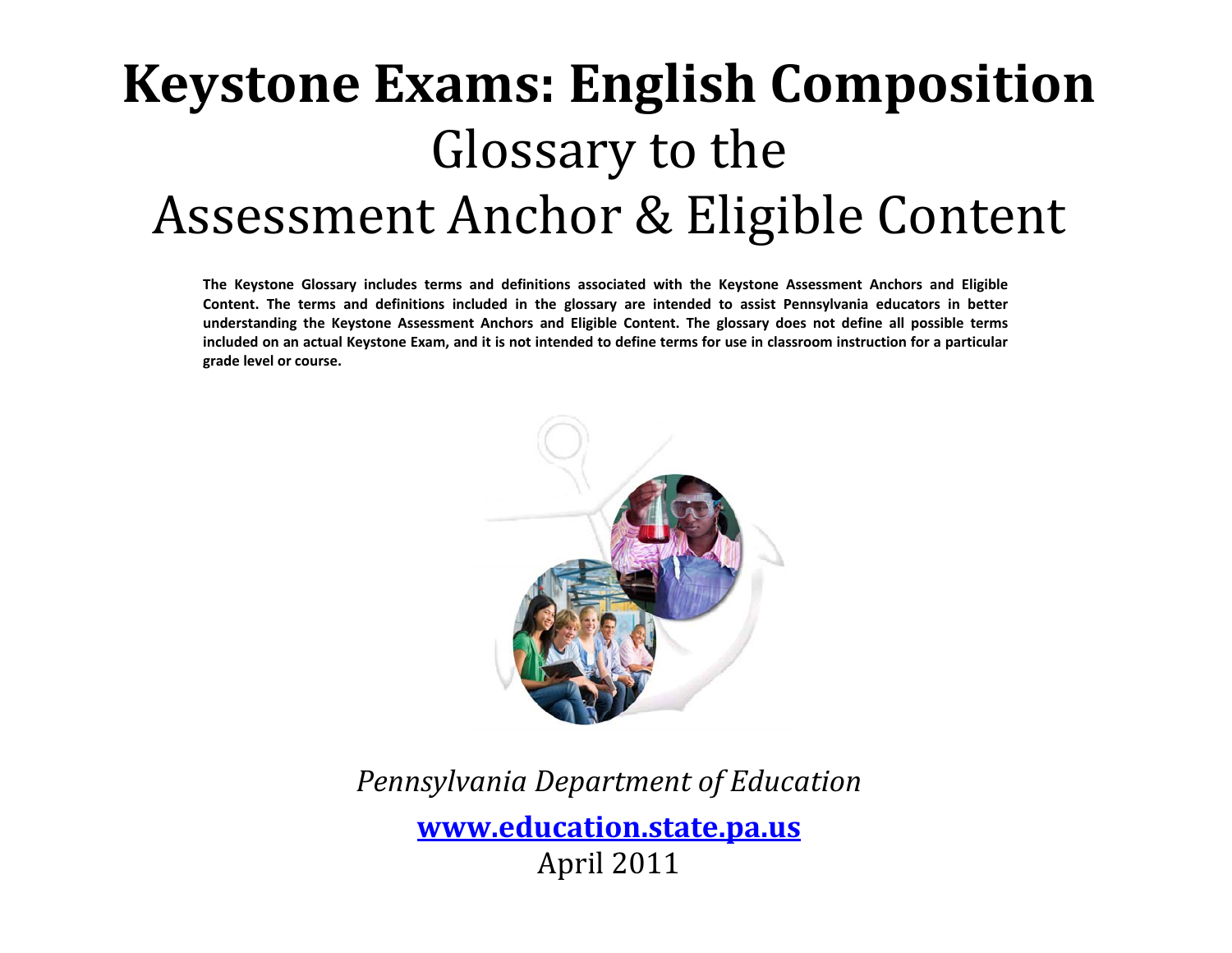**Active**

|  | ZUI1 |
|--|------|
|  |      |
|  |      |
|  |      |
|  |      |
|  |      |

|                          | e.g., The man kicked the can.                                                                                                                                                                         |
|--------------------------|-------------------------------------------------------------------------------------------------------------------------------------------------------------------------------------------------------|
| <b>Adjective Clause</b>  | A clause that modifies a noun or pronoun and is often introduced by a relative pronoun (i.e., that, which, who, whom,<br>whose).<br>e.g., My aunt, who left her bag in the taxi, missed her flight.   |
| <b>Adverb Clause</b>     | A clause that functions as an adverb in a sentence.<br>e.g., I saw a bear when I was hiking.                                                                                                          |
| Antecedent               | The word or phrase to which a pronoun refers.<br>e.g., The students gave their best performance.                                                                                                      |
| <b>Appositive</b>        | A word or phrase close to the noun it is modifying.<br>e.g., My neighbor, Mr. Roberts, is very quiet.                                                                                                 |
| <b>Argument/Position</b> | The position or claim the writer establishes. Arguments must be supported with valid evidence and reasoning and<br>balanced by the inclusion of counterarguments that illustrate opposing viewpoints. |
| <b>Audience</b>          | The intended readers of a piece of writing.                                                                                                                                                           |
| <b>Body</b>              | The internal paragraphs within a piece of writing.                                                                                                                                                    |

The subject of the sentence performs the action of the verb.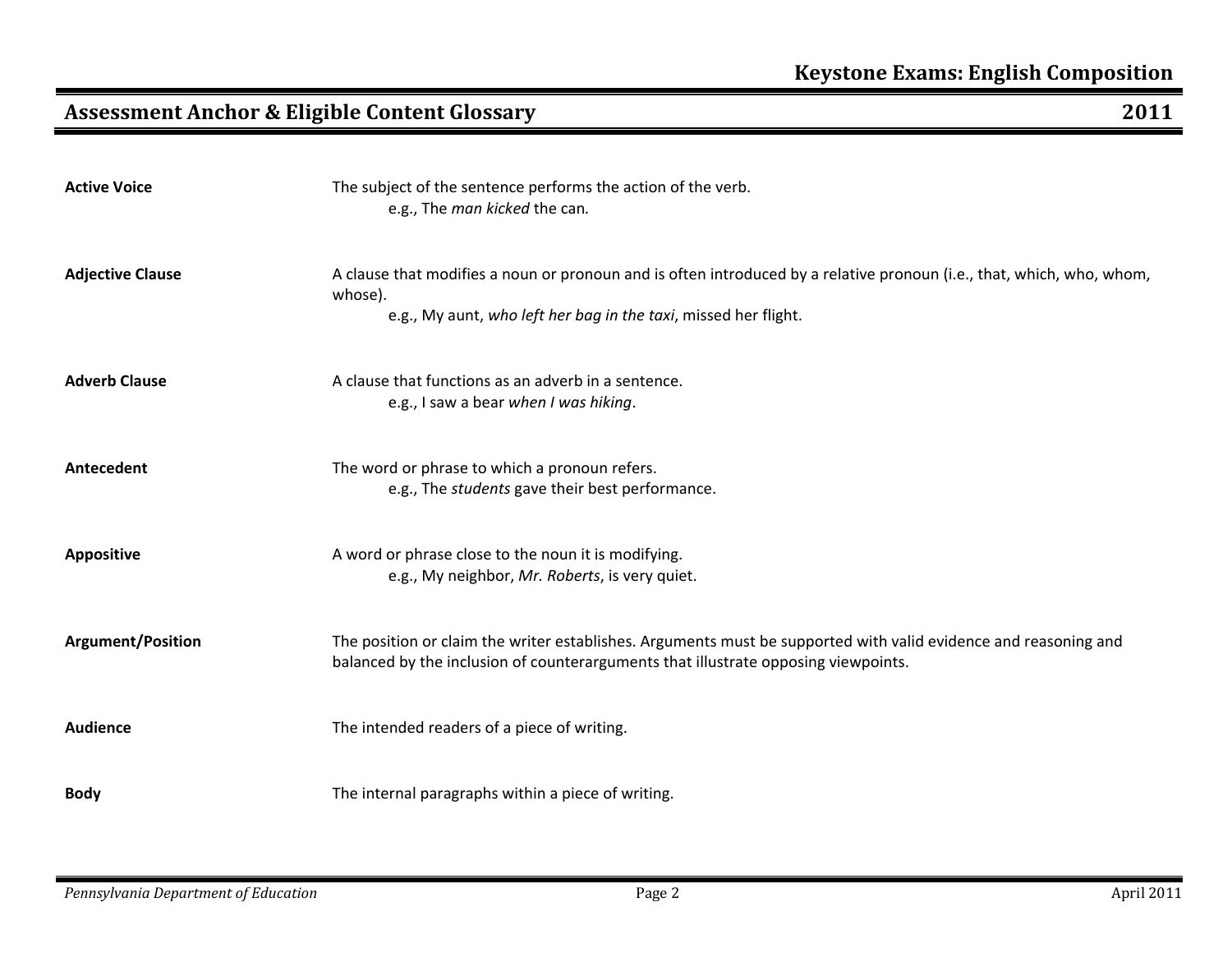| Cause/Effect                   | An organizational structure in which the writer analyzes both the reasons leading to and the results of an action, event,<br>or trend.                                                           |
|--------------------------------|--------------------------------------------------------------------------------------------------------------------------------------------------------------------------------------------------|
| Claim                          | The opinion statement in a piece of persuasive writing. (See Argument/Position.)                                                                                                                 |
| Clarity                        | A quality of writing indicative of appropriate word choice and sentence structure that yields written text that is clear and<br>concise.                                                         |
| <b>Clause</b>                  | A group of words that contains a subject and predicate. An independent clause can stand as a sentence.<br>e.g., The meeting was cancelled.                                                       |
|                                | A dependent, or subordinate, clause must be attached to an independent clause in order to form a sentence.<br>e.g., The meeting was cancelled because snow was accumulating at an inch per hour. |
| <b>Cohesiveness</b>            | A quality of writing indicative of a logical flow of an argument and its correlating ideas and details throughout a piece of<br>writing.                                                         |
| <b>Commonly Confused Words</b> | Words that are used mistakenly because of similarity in spelling, pronunciation, or context of usage (e.g., accept/except,<br>imply/infer).                                                      |
| Compare/Contrast               | An organizational structure in which the writer places together characters, situations, objects, or ideas to show common<br>and/or differing features.                                           |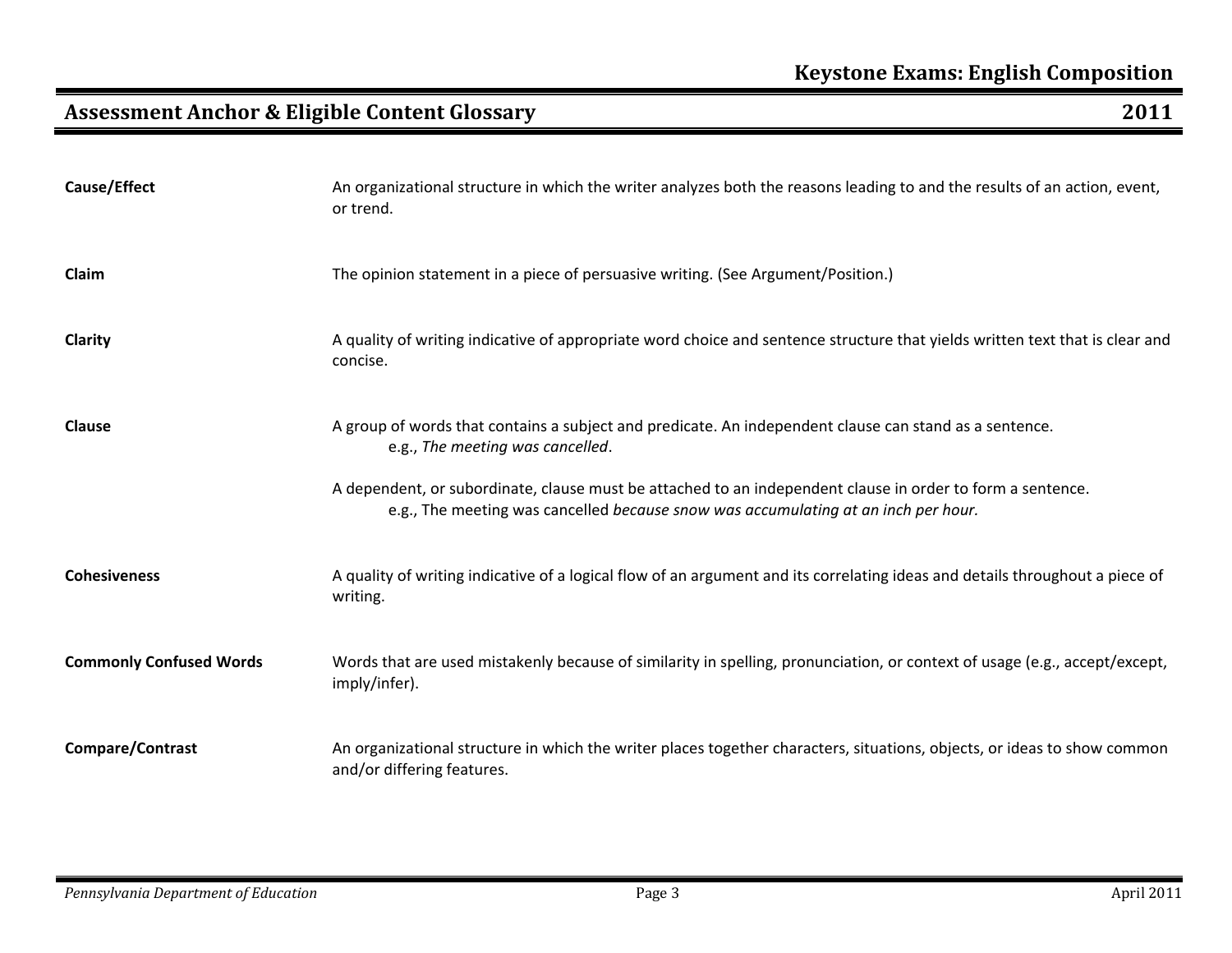| <b>Conclusion</b>                 | The final paragraph of a piece of writing that provides a sense of completeness for the reader as well as a re-emphasis of<br>main points/ideas. The conclusion should not serve as a simple summary but should leave the reader with a clear<br>impression of what has been discussed. |
|-----------------------------------|-----------------------------------------------------------------------------------------------------------------------------------------------------------------------------------------------------------------------------------------------------------------------------------------|
| Conjunction                       | A connecting word.                                                                                                                                                                                                                                                                      |
|                                   | Coordinating conjunctions (i.e., and, but, so, for, nor, or, yet) connect two equal grammatical structures.<br>e.g., I swept the floor, and Emma loaded the dishwasher.                                                                                                                 |
|                                   | Subordinating conjunctions (e.g., after, because, although) emphasize the importance of one grammatical structure over<br>the other.                                                                                                                                                    |
|                                   | e.g., I swept the floor after Emma loaded the dishwasher.                                                                                                                                                                                                                               |
| <b>Content/Meaning</b>            | The essence and substance—information, ideas, insights, and beliefs—that constitute the body of a written text.                                                                                                                                                                         |
| <b>Controlling Idea/Main Idea</b> | The writer's central thought and chief topic of a piece of writing.                                                                                                                                                                                                                     |
| <b>Conventions of Language</b>    | Grammar, mechanics (i.e., punctuation, capitalization, and spelling), and language usage.                                                                                                                                                                                               |
| Counterargument                   | An argument that is in opposition to the claim/position provided in a piece of persuasive writing. It is a means to provide<br>a balance between the claim/position and its opposing views and adds credibility to the writing by allowing a broader<br>range of viewpoints.            |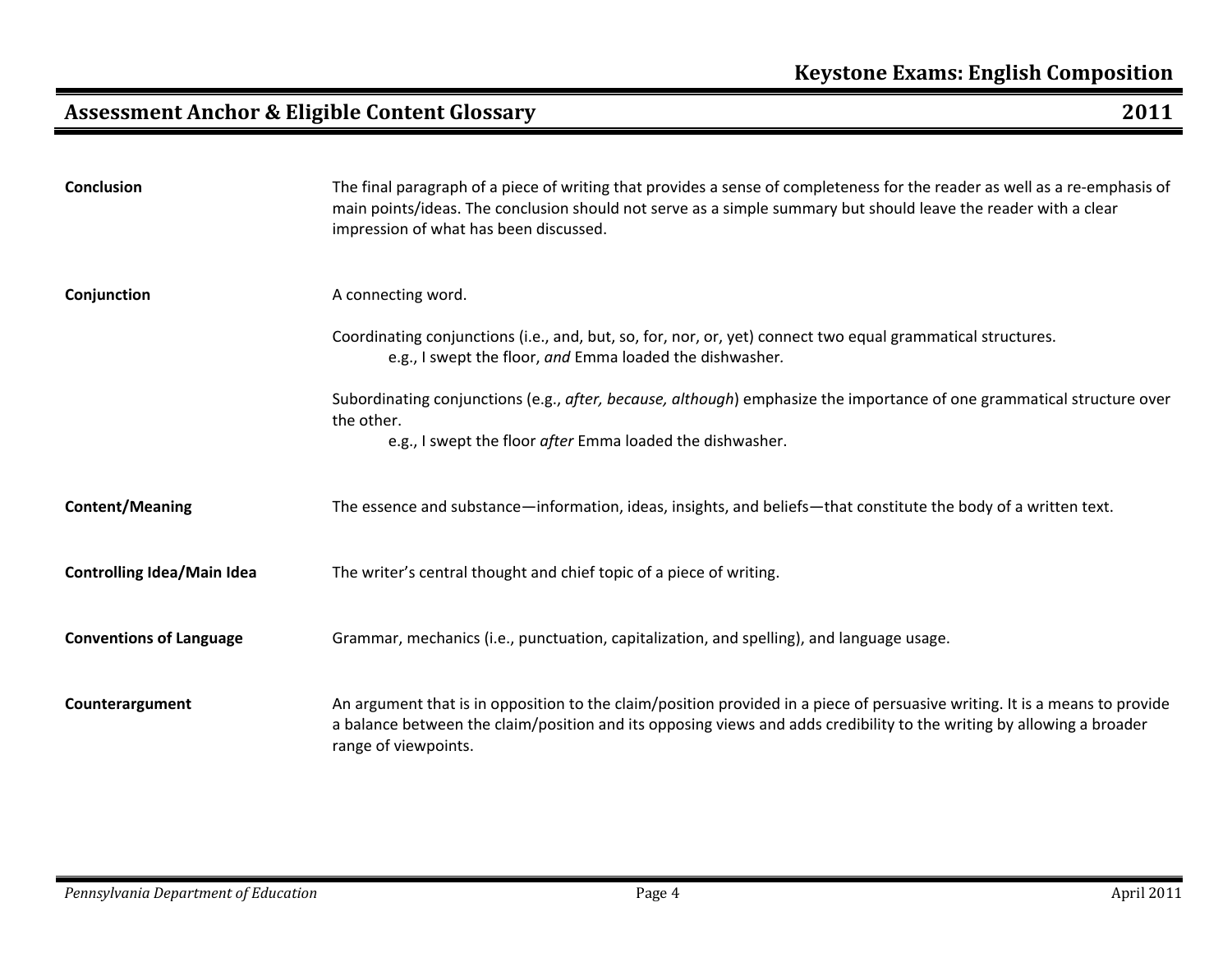| <b>Dangling Modifier</b>     | A dangling modifier is a word or phrase that is not clearly attached to the word or phrase it is modifying.<br>e.g., At the age of two, my father took me to the circus.<br>We were surprised to see a deer driving down the road.                         |
|------------------------------|------------------------------------------------------------------------------------------------------------------------------------------------------------------------------------------------------------------------------------------------------------|
| Edit                         | A part of the revision process in which the writer corrects grammar, mechanics, and word usage in text to improve the<br>writing in presentation and intent.                                                                                               |
| <b>Exposition/Expository</b> | A form of writing that explains, defines, instructs, or clarifies information.                                                                                                                                                                             |
| <b>Focus</b>                 | What the writer establishes as the central point of interest; a quality of writing where all main ideas, details, and<br>examples support and unify the topic.                                                                                             |
| <b>Fragment</b>              | A group of words that begins with a capital letter and ends with punctuation but is not a complete sentence because it is<br>missing either a subject or predicate and/or does not express a complete thought.<br>e.g., When the baby sneezed and coughed. |
| Gerund                       | The $-$ ing form of a verb that is used as a noun.<br>e.g., Running is my favorite form of exercise.                                                                                                                                                       |
| Grammar                      | The system of rules that provides definition and structure to a given language.                                                                                                                                                                            |
| Infinitive                   | The word to plus the base form of a verb.<br>e.g., To write well, one must work hard.                                                                                                                                                                      |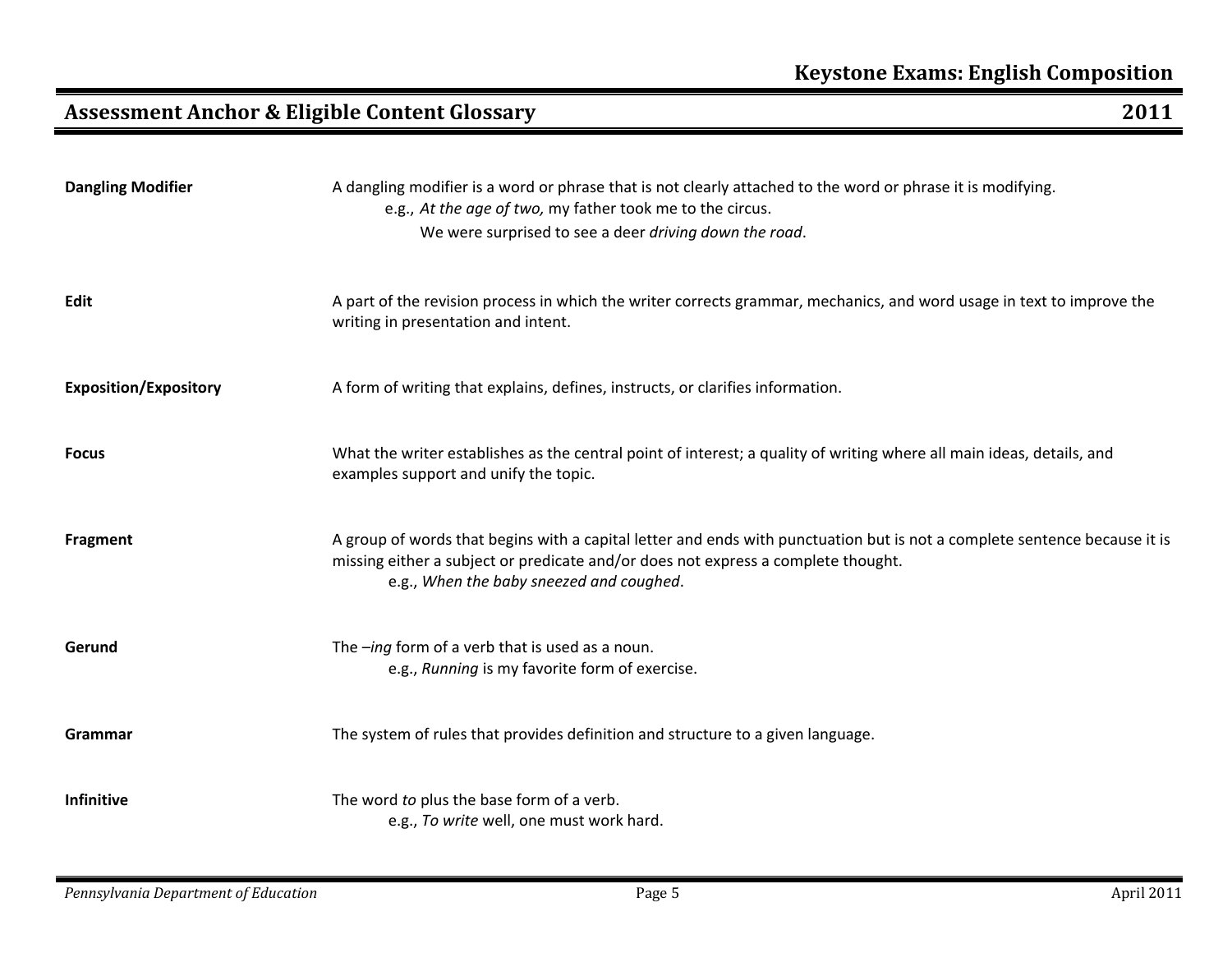| Informative                      | A form of writing that is synonymous with expository or explanatory writing; its purpose is to inform.                                                                                                                         |
|----------------------------------|--------------------------------------------------------------------------------------------------------------------------------------------------------------------------------------------------------------------------------|
| Introduction                     | The opening of a piece of writing that is integral to what follows. The introduction grabs the reader's attention,<br>establishes the main idea or thesis of the writing, and explains how the topic is going to be developed. |
| <b>Irregular Verb</b>            | A verb that does not use -ed to form the past tense.<br>e.g., be $\rightarrow$ was<br>$know \rightarrow knew$                                                                                                                  |
| <b>Irrelevant Details</b>        | Details—word, phrases, sentences, or information—that are not vital or illustrative to a piece of writing.                                                                                                                     |
| <b>Misplaced Modifier</b>        | A modifier that is not placed correctly in the sentence.<br>e.g., Please return this book to Mrs. Caldwell's desk, which she lent me.                                                                                          |
| <b>Modal Auxiliary Verb</b>      | A helping verb (e.g., can, could, may, might) that indicates ability, intention, or probability.                                                                                                                               |
| <b>Modifier</b>                  | Adjectives, adverbs, phrases, and clauses that describe/modify other words in the sentence. A modifier describes,<br>clarifies, or gives more detail. (See Dangling Modifier, Misplaced Modifier.)                             |
| <b>Organizational Strategies</b> | Methods of organization (e.g., chronological, compare/contrast, problem/solution) that establish topic and purpose,<br>provide support for topic and purpose, address counterclaims, or reiterate main points.                 |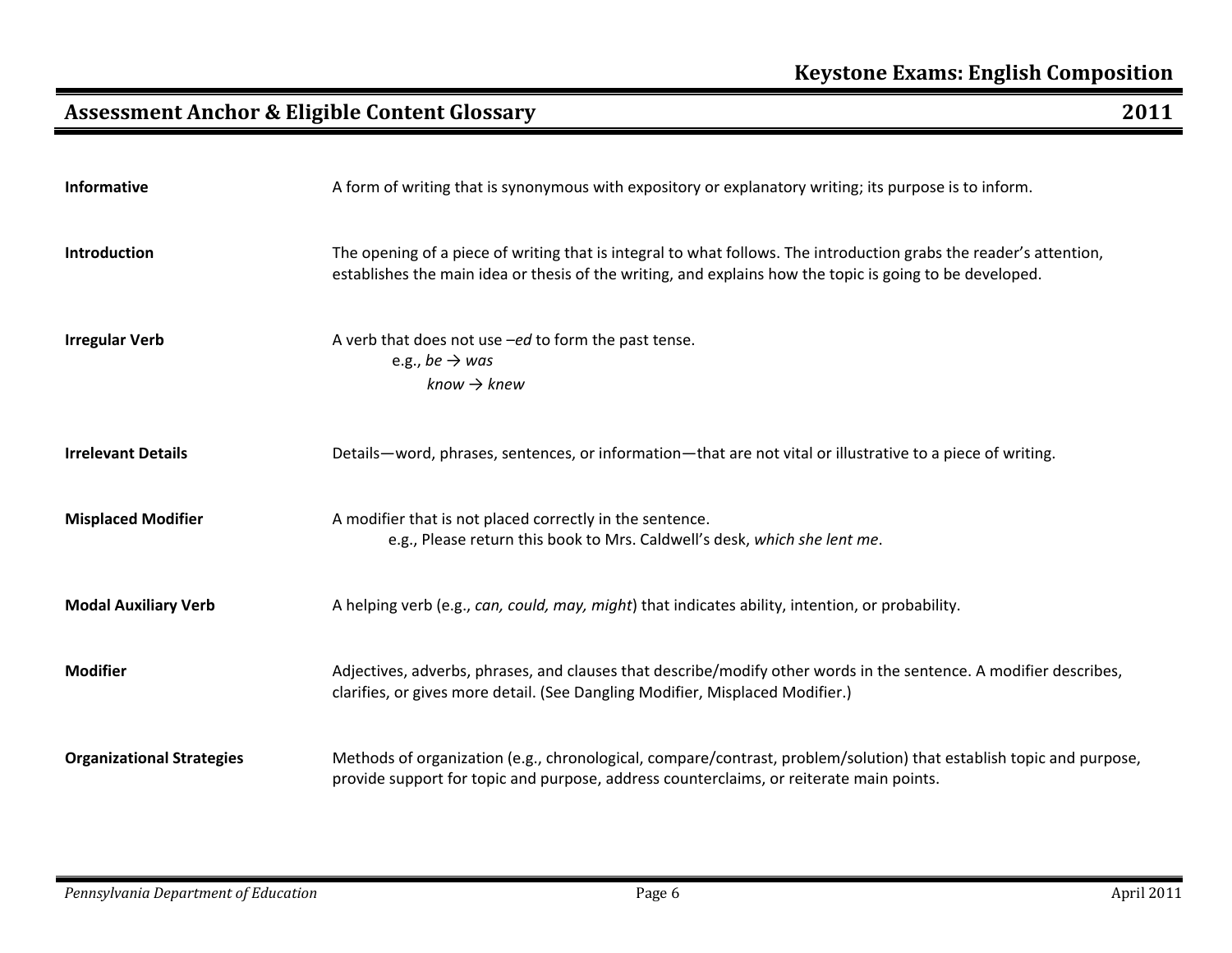| <b>Organizational Structure</b> | A plan or framework that the writer uses to organize text.                                                                                                                                                                                                                                                                                               |
|---------------------------------|----------------------------------------------------------------------------------------------------------------------------------------------------------------------------------------------------------------------------------------------------------------------------------------------------------------------------------------------------------|
| <b>Parallel Structure</b>       | Putting sentence elements or ideas in similar grammatical form.<br>e.g., The best parts about summer are swimming, biking, and sleeping.                                                                                                                                                                                                                 |
| Participle                      | A verb form that functions as a noun (see Gerund), an adjective, or an adverb.                                                                                                                                                                                                                                                                           |
|                                 | Participles can end in -ing (e.g., the crying baby) or -ed (e.g., an educated person). They can also form past perfect tense<br>(e.g., The movie had started by the time we arrived), present perfect tense (e.g., Hurry up; the movie has started), and<br>future perfect tense (e.g., Hurry up; the movie will have started by the time you get here). |
| <b>Passive Voice</b>            | The subject of the sentence receives the action of the verb.<br>e.g., The man was struck by lightning.                                                                                                                                                                                                                                                   |
| <b>Persuasion</b>               | A form of writing that focuses on convincing the reader of stated beliefs or opinions. Strong persuasive writing includes<br>clearly stated positions or opinions, convincing evidence, and anticipated concerns and counterarguments.                                                                                                                   |
| <b>Persuasive Strategies</b>    | Intentional writing strategies that may be used to influence an audience. These methods may include appeals to<br>emotions, ethics, and logic.                                                                                                                                                                                                           |
| <b>Phrase</b>                   | A group of words that does not contain a subject and/or a predicate.<br>e.g., The restaurant that recently opened has received positive reviews.                                                                                                                                                                                                         |
| <b>Precise Language</b>         | Specific language and vocabulary that clearly communicate the writer's ideas to the reader.                                                                                                                                                                                                                                                              |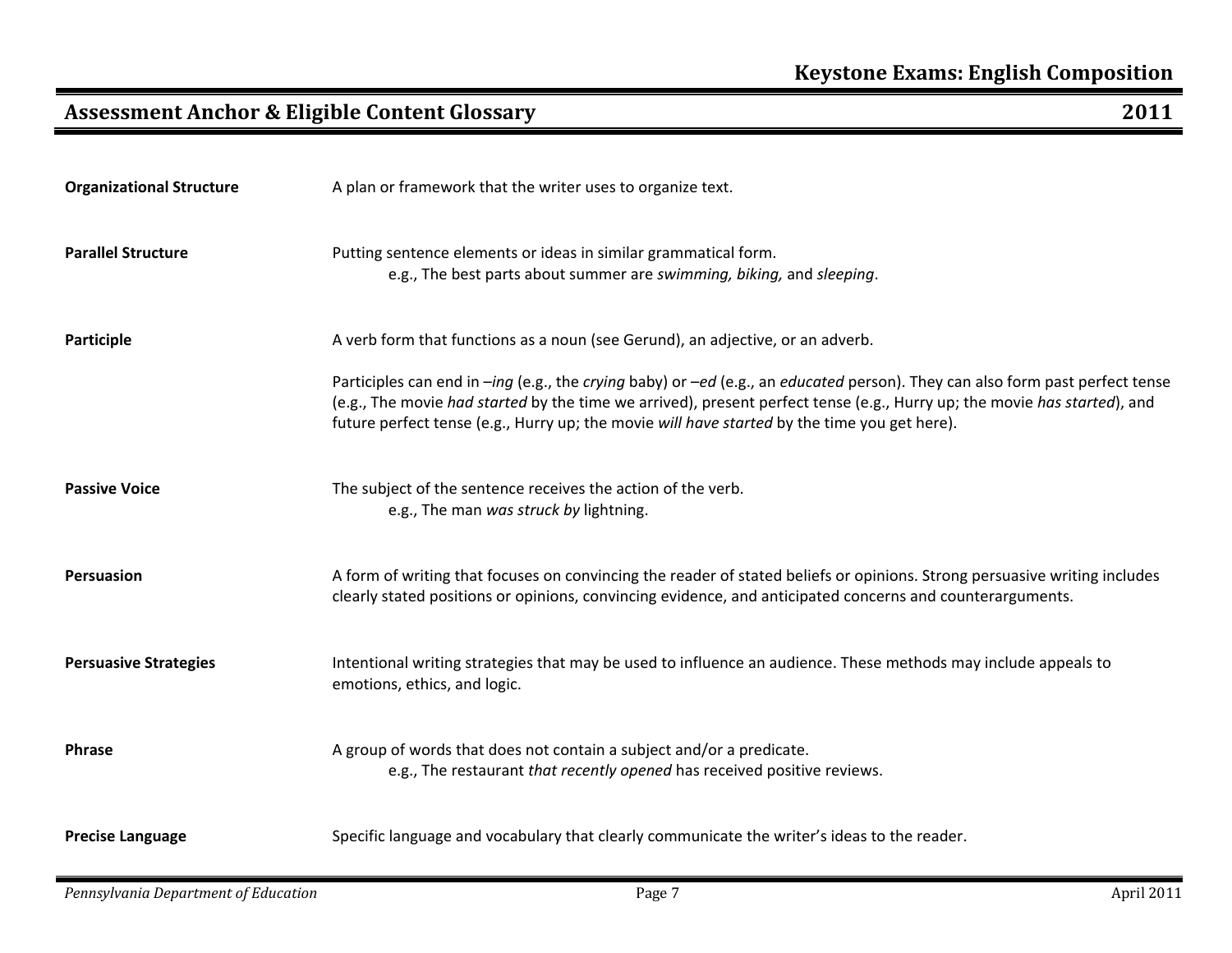| Predicate                   | The part of a sentence that contains the verb and all of its modifiers.                                                                                                                                                    |
|-----------------------------|----------------------------------------------------------------------------------------------------------------------------------------------------------------------------------------------------------------------------|
| <b>Prepositional Phrase</b> | A phrase that consists of a preposition (e.g., of, with, by, over, next) and its object.<br>e.g., The man with the red hat is my best friend.<br>I want to sit by you during the concert.                                  |
| <b>Process Analysis</b>     | Writing that explains how something is done or how something operates; the explanation separates the topic into steps<br>or parts to accommodate the analysis.                                                             |
| <b>Problem/Solution</b>     | An organizational writing strategy/structure that the writer uses to present a problem and possible solutions to it.                                                                                                       |
| <b>Pronoun Case</b>         | The function of a pronoun within a sentence. Pronouns change case to form possessives (e.g., my, his, our) or to serve as<br>subjects (e.g., I, he, we) or objects (e.g., me, him, us).                                    |
| <b>Purpose</b>              | The writer's established intent to inform/teach, to entertain, or to persuade/convince.                                                                                                                                    |
| Redundancy                  | The overuse of certain words, phrases, or details within a piece of writing. This may also refer to repeated statements of<br>already-established ideas.                                                                   |
| <b>Relevant Detail</b>      | A word, phrase, sentence, or detail that is vital and illustrative to a piece of writing. Relevant details support controlling<br>ideas; provide evidence, examples, and reasons; and generally enrich a piece of writing. |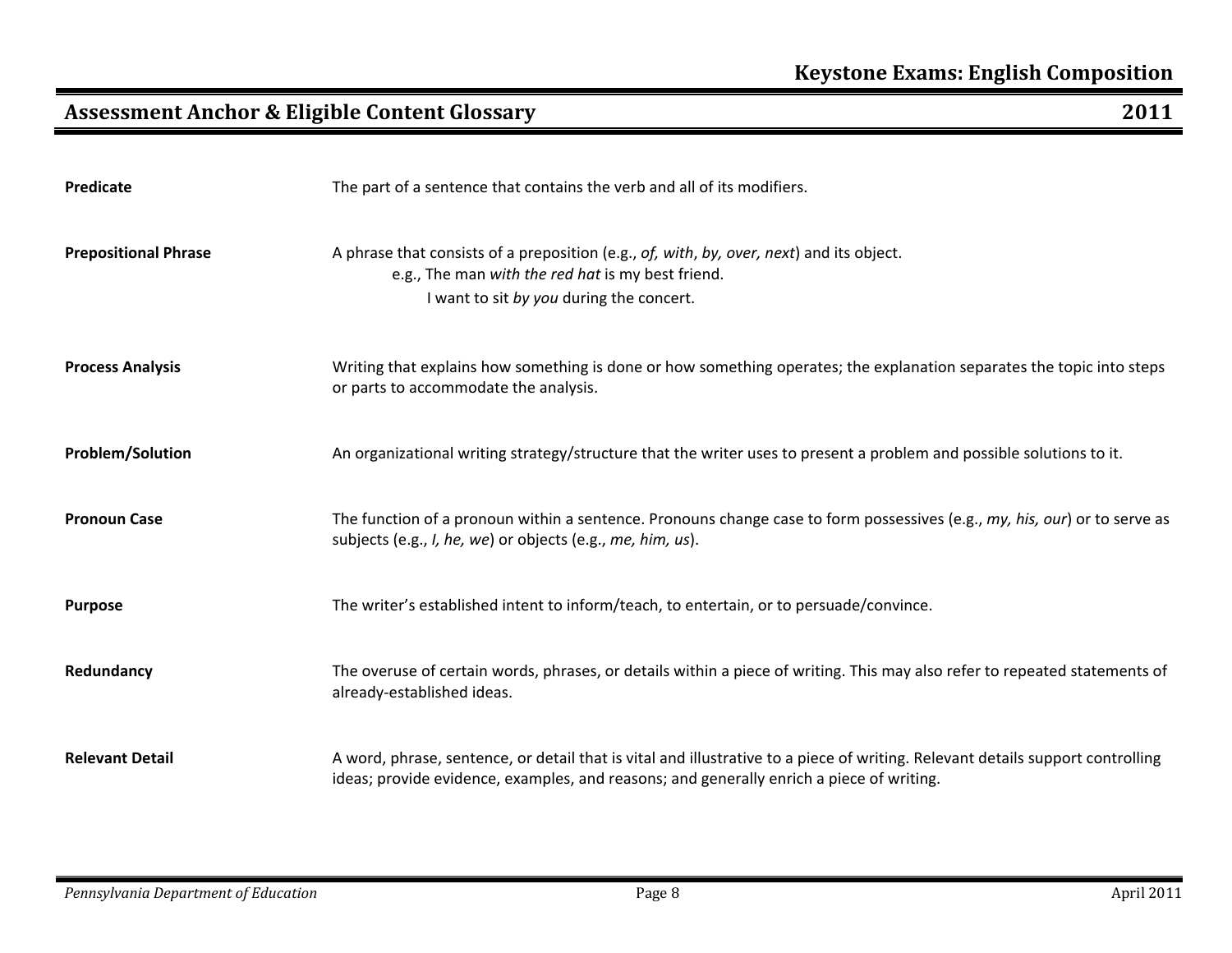| <b>Revise</b>             | The process by which the writer revisits his or her work and makes changes in content and/or organization. The writer<br>may remove irrelevant or redundant text, expand text to include additional content, or elaborate on existing text.             |
|---------------------------|---------------------------------------------------------------------------------------------------------------------------------------------------------------------------------------------------------------------------------------------------------|
| <b>Run-On Sentence</b>    | Two or more complete sentences without correct punctuation or conjunctions to separate them.<br>e.g., The two boys rode their bikes to the park they planned to swim all afternoon.                                                                     |
| <b>Sentence Structure</b> | The grammatical arrangement of words in sentences. A complete sentence must contain a subject and a predicate and<br>express a complete thought. The structure of a sentence may be simple, complex, compound, or compound-complex.                     |
| <b>Sentence Types</b>     | A simple sentence consists of one independent clause and no subordinate clauses.<br>e.g., Kathy likes to dance.                                                                                                                                         |
|                           | A compound sentence consists of two or more independent clauses and no subordinate clauses.<br>e.g., Kathy likes to dance, and Brian likes to sing.                                                                                                     |
|                           | A complex sentence consists of one or more independent clauses and one or more subordinate clauses.<br>e.g., Although Kathy likes to dance and Brian likes to sing, neither has tried out for the school play.                                          |
|                           | A compound-complex sentence consists of at least two independent clauses and at least one subordinate clause.<br>e.g., Kathy and Brian, who enjoy dancing and singing, have not tried out for the school play; we should<br>encourage them to audition. |
| <b>Sentence Variety</b>   | The presence of multiple sentence structures in a text (i.e., simple, compound, complex, compound-complex) and/or<br>various sentence beginnings that can enhance rhythm or add emphasis to a piece of writing.                                         |
| <b>Style</b>              | The writer's choices regarding language, sentence structure, voice, and tone in order to communicate with the reader.                                                                                                                                   |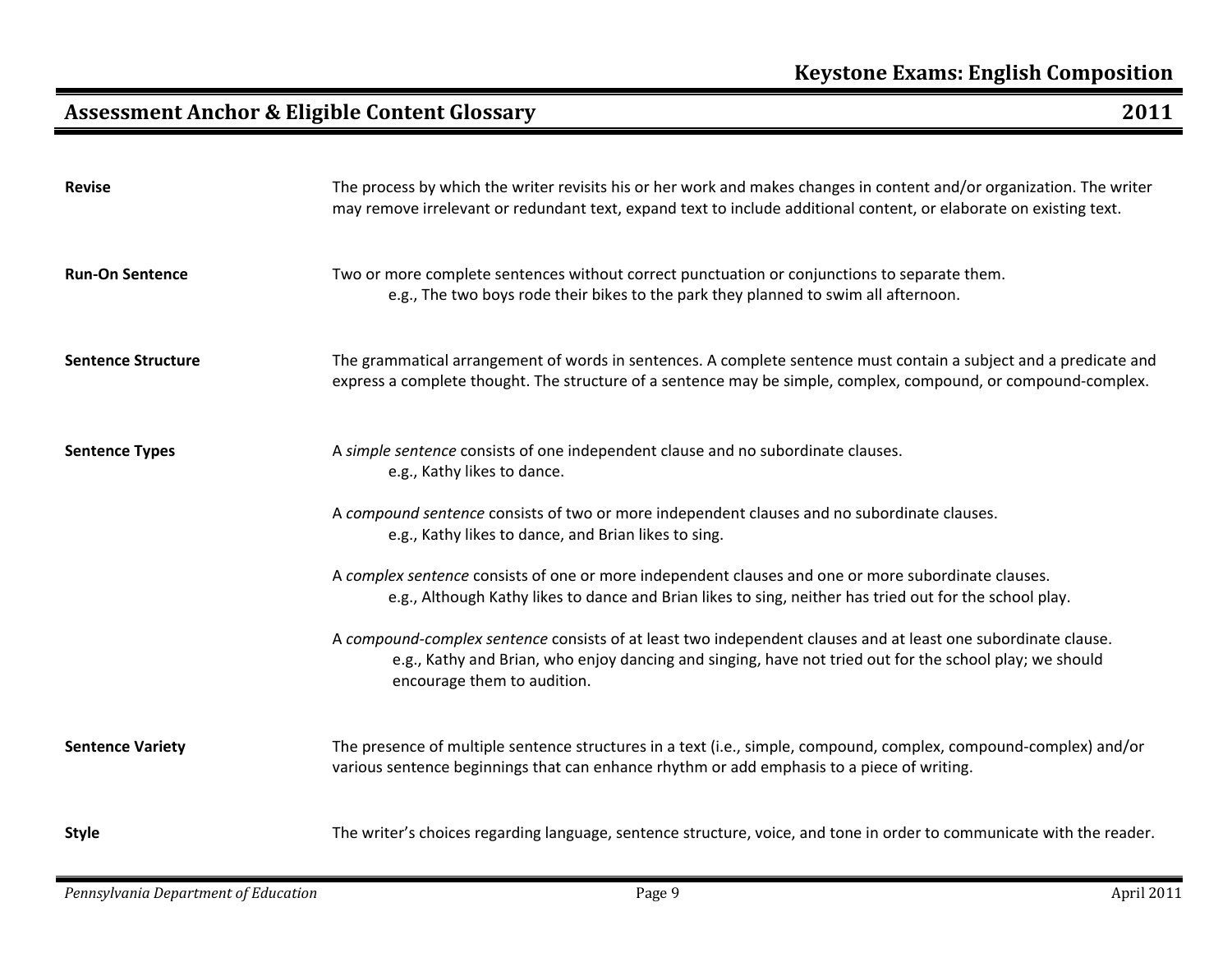| <b>Stylistic Techniques</b>           | The ways in which the writer may employ multiple elements of writing to distinguish and strengthen a piece of writing.<br>These include variations in sentence structure, word choice, tone, usage, and point of view. |
|---------------------------------------|------------------------------------------------------------------------------------------------------------------------------------------------------------------------------------------------------------------------|
| <b>Syntax</b>                         | The pattern or structure of word order in sentences, clauses, and phrases.                                                                                                                                             |
| <b>Subject-Verb Agreement</b>         | A grammatical rule in which the subject of a sentence must agree with its verb in both number and tense.<br>e.g., The women at the ticket booth buy their tickets.<br>The woman at the ticket booth buys her ticket.   |
| <b>Task</b>                           | The assigned writing. Factors that affect the writer's task are purpose, audience, and organizational structure.                                                                                                       |
| <b>Thesis</b>                         | The basic argument or main idea advanced by a writer.                                                                                                                                                                  |
| <b>Tone</b>                           | The writer's established attitude toward the audience, the subject, or the work itself.                                                                                                                                |
| <b>Topic Sentence</b>                 | A sentence that describes the main/controlling idea that will be developed within a particular paragraph.                                                                                                              |
| <b>Transitional Words/Expressions</b> | Words that provide cues by indicating the various relationships between sentences and between paragraphs (e.g., in<br>other words, for example, finally, as a result).                                                 |
| <b>Unity</b>                          | A quality of writing where the various components of detail, sentence structure/type, word choice, transitions, tone, and<br>style all work together to create a consistent, effective piece of writing.               |